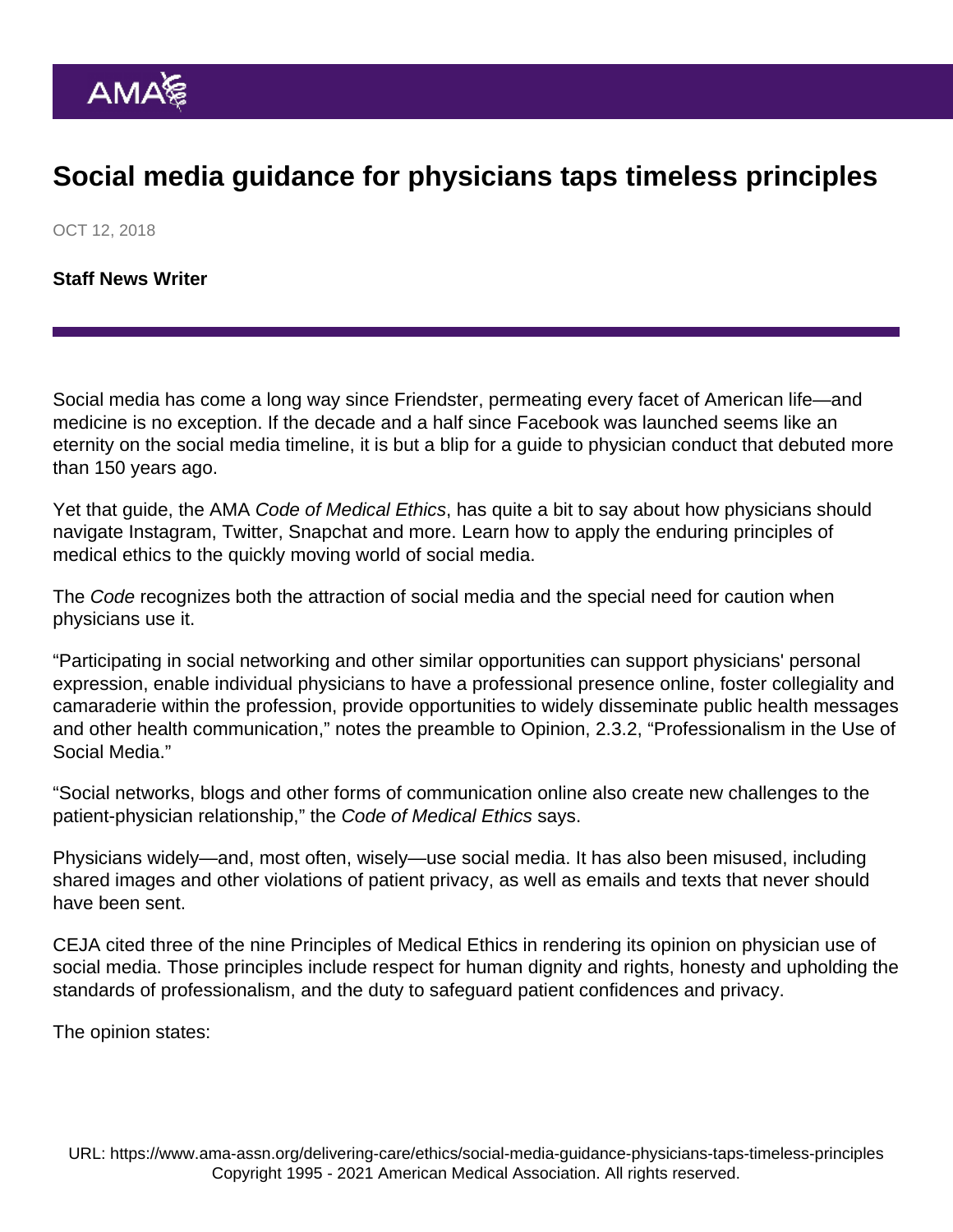Physicians should weigh a number of considerations when maintaining a presence online:

(a) Physicians should be cognizant of standards of patient privacy and confidentiality that must be maintained in all environments, including online, and must refrain from posting identifiable patient information online.

(b) When using social media for educational purposes or to exchange information professionally with other physicians, follow ethics guidance regarding confidentiality, privacy and informed consent.

(c) When using the internet for social networking, physicians should use privacy settings to safeguard personal information and content to the extent possible, but should realize that privacy settings are not absolute and that once on the internet, content is likely there permanently.

Thus, physicians should routinely monitor their own internet presence to ensure that the personal and professional information on their own sites and, to the extent possible, content posted about them by others, is accurate and appropriate.

(d) If they interact with patients on the internet, physicians must maintain appropriate boundaries of the patient-physician relationship in accordance with professional ethics guidance just as they would in any other context.

(e) To maintain appropriate professional boundaries physicians should consider separating personal and professional content online.

(f) When physicians see content posted by colleagues that appears unprofessional they have a responsibility to bring that content to the attention of the individual, so that he or she can remove it and/or take other appropriate actions.

If the behavior significantly violates professional norms and the individual does not take appropriate action to resolve the situation, the physician should report the matter to appropriate authorities.

(g) Physicians must recognize that actions online and content posted may negatively affect their reputations among patients and colleagues, may have consequences for their medical careers (particularly for physicians-in-training and medical students) and can undermine public trust in the medical profession.

## There's a CME course for that